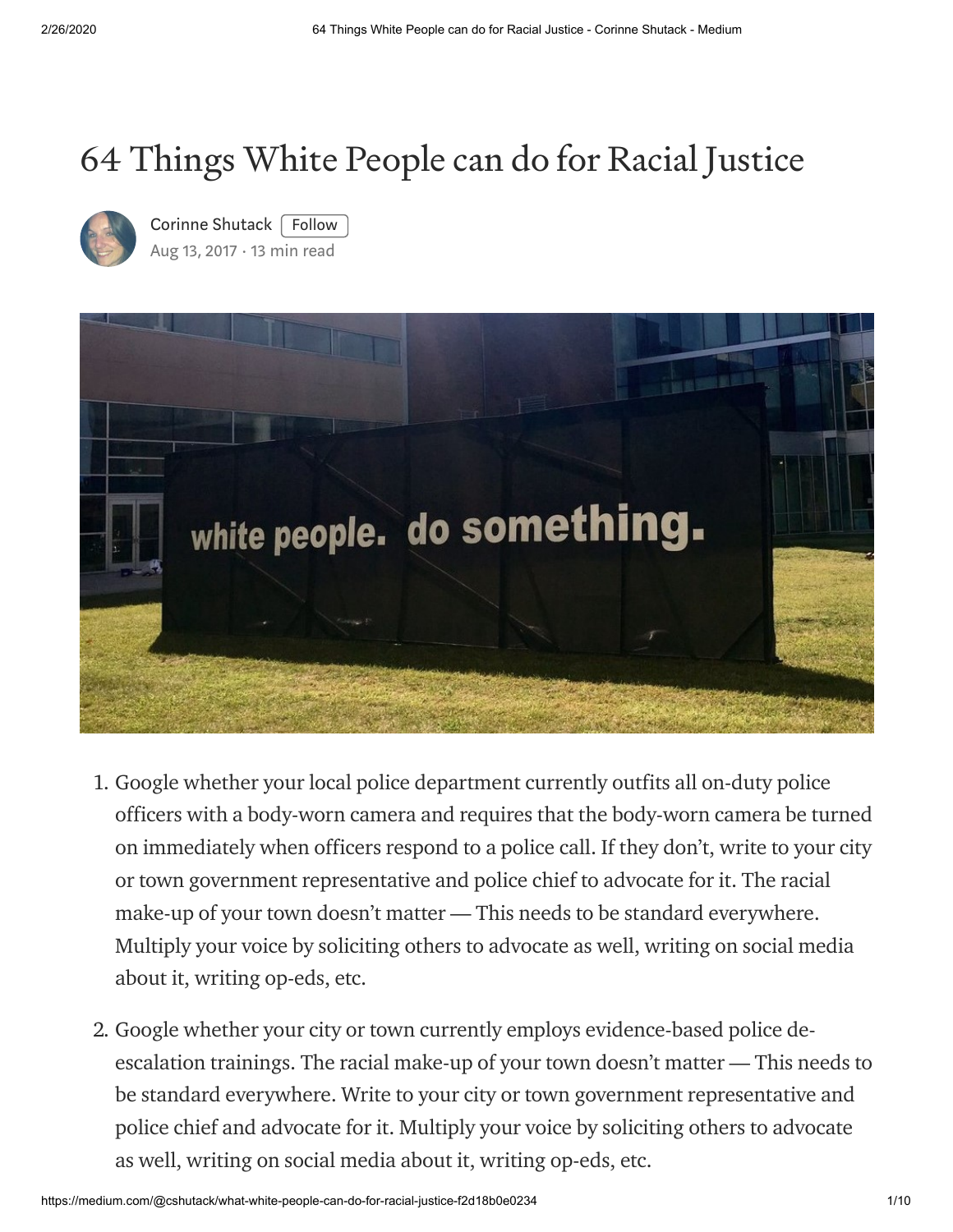- 3. More and more stories of black folks encountering racism are being documented and shared through social media — whether it's at a hotel, with the police, in a coffee shop, at a school, etc. When you see such a post, call the organization, company, or institution involved to tell them how upset you are. Then share the post along with the institution's contact information, spreading the word about what happened and encouraging others to contact the institution as well. Whether the company initiated the event or failed to protect a POC during an onslaught by a third party, they need to hear from us.
- 4. If you or a friend is an educator, buy said friend books that feature POC as protagonists and heroes, no matter the racial make-up of the class. A few good lists are [here](http://babyandblog.com/2014/02/5-black-childrens-authors-and-illustrators-you-should-know/), [here](https://www.npr.org/sections/ed/2014/06/05/318539208/a-diverse-summerreading-list-for-kids), [here,](http://grassrootscommunityfoundation.org/1000-black-girl-books-resource-guide/) [here](https://www.mahoganybooks.com/?fbclid=IwAR1bhMI_icTYJrpS3sq5fMtfOl0RM_66Jr8Wex-XdNTzWV24IC9WLEbaLrs), [here](https://americanindiansinchildrensliterature.blogspot.com/2018/12/aicls-best-books-of-2018.html), [here,](https://www.todaysparent.com/family/books/16-great-black-history-month-books-for-kids/) and [here](https://www.huffpost.com/entry/black-history-month-books_n_5a79a9a8e4b018ad89502122?ncid=fcbklnkushpmg00000047&utm_medium=facebook&utm_campaign=hp_fb_pages&utm_source=bv_fb&fbclid=IwAR1L-RYhTZTGqkJ9YxIuPWgxJbgtft40y7YVTd5rupAeNRGcB1S0yb8uibM). And/or purchase educational toys that feature POC, such as finger [puppets,](http://www.philosophersguild.com/Zora-Neale-Hurston-Finger-Puppet.html) Black History [Flashcards](https://store.urbanintellectuals.com/black-history-flashcards-vol-1-pre-order/), etc for their classroom. Use these items year-round, not just in February. The racial make-up of students doesn't matter — kids of every race need to know American history and be exposed to people from different races, religions, and countries. If the friend is interested, buy them for your pal's classroom. Don't be shy to ask Facebook friends that you haven't actually talked to in ten years.
- 5. If you or a friend or family member is an educator, watch or share this [video](https://www.youtube.com/watch?v=z7ihNLEDiuM) of Neil deGrasse Tyson speaking about his experience as a black student telling people he wanted to be a scientist and astrophysicist. Tyson's experience reminds me of a black friend whose high school teachers tried to dissuade her from taking AP classes, because, with the best of intentions, they thought the AP classes would be "too much" for her. Be an educator who supports and encourages, not one who dissuades. Talk to educators you know about being educators who support and encourage, not educators who dissuade.
- 6. Work on ensuring that black educators are hired where black children are being taught. If you want to know more about why and how this makes a difference for black children, check out this episode of Malcolm [Gladwell's](http://revisionisthistory.com/episodes/13-miss-buchanans-period-of-adjustment) podcast. There are some really good nuggets in there about how schools can support the achievement of black students — from ensuring black students aren't closed out of gifted programs by using test results instead of white teachers' recommendations to the influence that having a black teacher has on a black student's education to the importance to fostering a school ethos wherein black students think, "This school is here for me."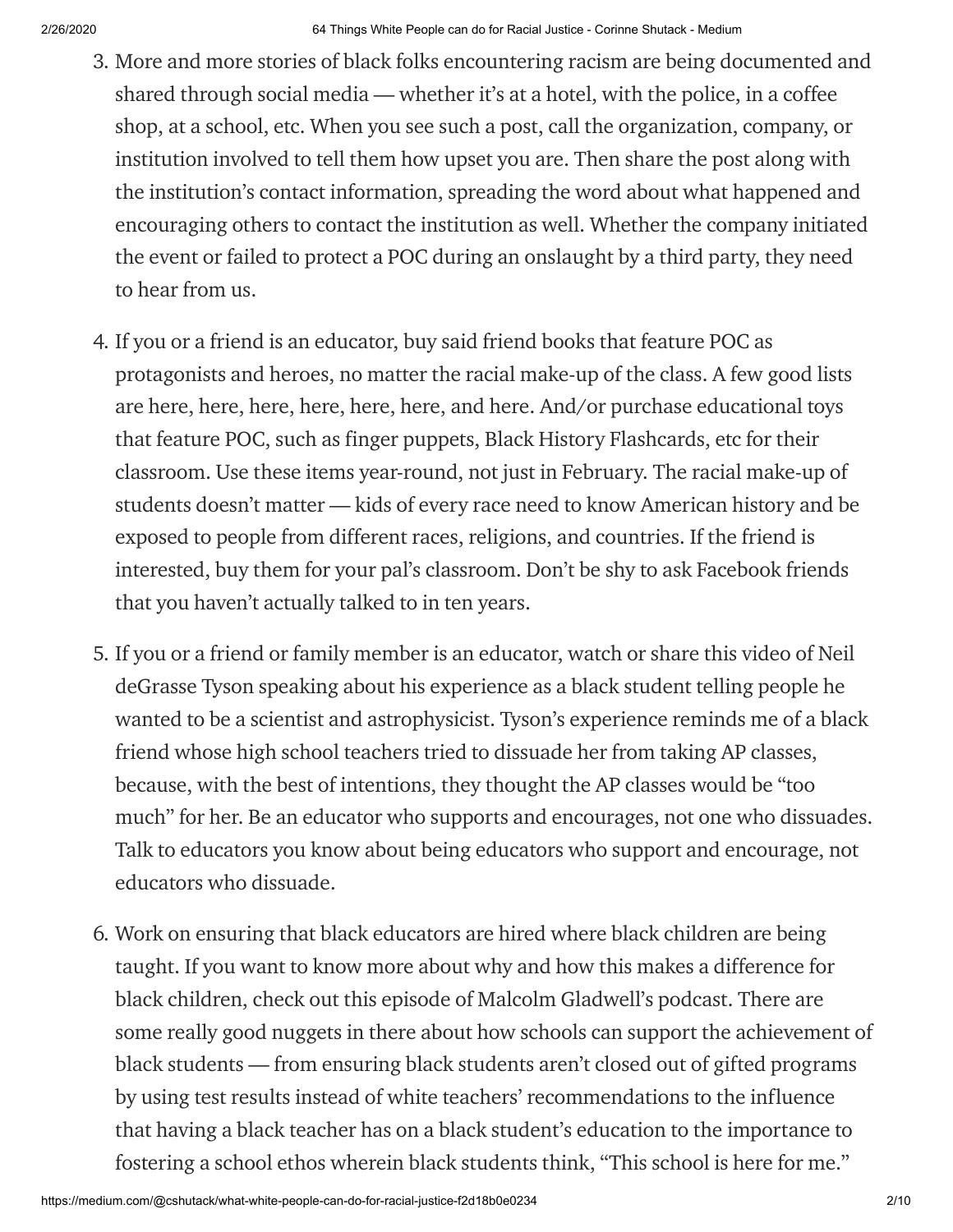- 7. Many companies have recruiting channels that are predominantly white. Work with your HR department to recruit Americans who are descendants of slaves. Recruiting from HBCUs is a good start. Work to put descendants of slaves already hired under supportive managers.
- 8. Donate to anti-white supremacy work such as your local Black Lives Matter Chapter, the National Council for Incarcerated and Formerly [Incarcerated](https://www.nationalcouncil.us/) Women, the [NAACP](http://www.naacp.org/), [Southern](https://www.splcenter.org/) Poverty Law Center, United Negro [College](https://www.uncf.org/) Fund, Black Youth Project 100, Color of [Change](https://www.colorofchange.org/), The [Sentencing](http://byp100.org/) Project, Families against Mandatory [Minimums,](http://famm.org/) A [New](http://anewwayoflife.org/) Way of Life, and Dream [Defenders.](http://dreamdefenders.org/) Join some of these list-serves and take action as their emails dictate.
- 9. Support black businesses. Find them on [W](https://officialblackwallstreet.com/directory/)[eBuyBlac](https://webuyblack.com/)[k,](https://officialblackwallstreet.com/directory/) The Black [Wallet](http://theblackwallet.com/), and Official Black Wall Street.
- 10. Bank black. It doesn't have to be all of your checking or savings. Opening up an account with some money is better than no account at all. You can use the link from #9 (type "banking" in the Category field) or [this](http://blackoutcoalition.org/black-u-s-banks/) site to find a bank. At the very least, move some or all of your checking, savings, mortgage, etc out of Wells Fargo as a part of the [divestment](https://www.sierraclub.org/lay-of-the-land/2017/08/divestment-movement-grows-wells-fargo-feels-heat) movement to protect Standing Rock.
- 11. Don't buy from companies that use prison labor. Find a good list [here](http://returntonow.net/2016/06/13/prison-labor-is-the-new-american-slavery/).
- 12. Read up about mandatory minimum sentences and watch videos about this on Families Against Mandatory Minimums (FAMM's) [website.](http://famm.org/) FAMM's website includes work being done at the federal level and state level. Call or write to your state legislators and governor about reducing mandatory minimum sentences for nonviolent drug crimes.
- 13. To reduce mandatory minimum sentences on a federal level, call or write to your federal legislators in support of the bipartisan (sponsored by Sen Lee (R-UT)) Smarter Sentencing Act (S. 2850) which reduces the length of federal mandatory minimum drug sentences by half, makes the Fair Sentencing Act's crack sentencing reforms retroactive, and expands the "safety valve" exception to mandatory drug sentences.
- 14. To reduce mandatory minimum sentences on a federal level, call or write to your federal legislators in support of the bipartisan (sponsored by Sen Rand (R-KY))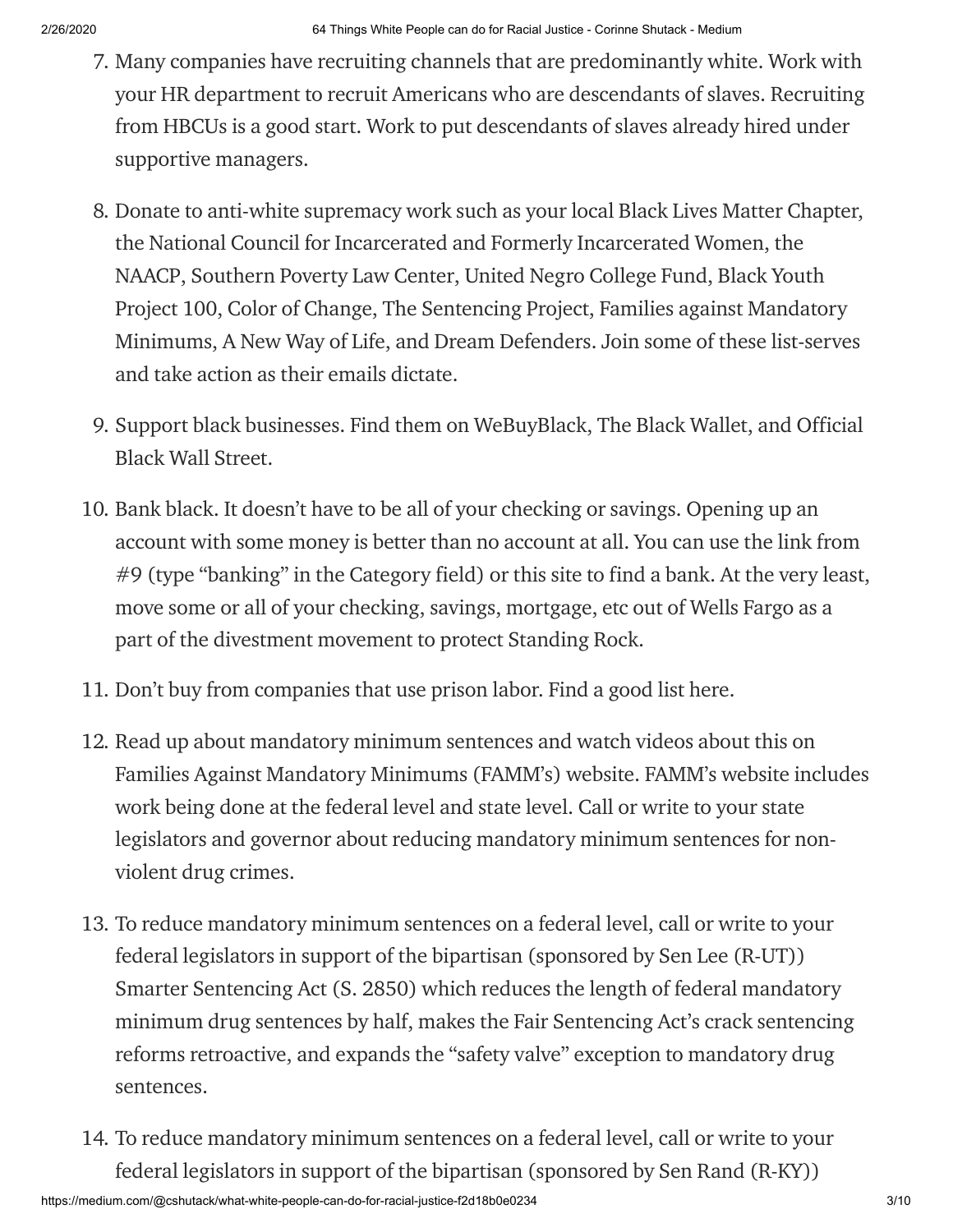2/26/2020 64 Things White People can do for Racial Justice - Corinne Shutack - Medium

Justice Safety Valve Act (S. 399, H.R. 1097), which would allow judges to give sentences other than the mandatory minimum sentence for any federal crime.

- 15. To reduce mandatory minimum sentences on a federal level, call or write your federal legislators in support of another great criminal justice reform bill, the Second Look Act, which would make reduced sentences for crack convictions from the previously passed Fair Sentencing Act retroactive, reduce mandatory minimums for people convicted more than three times for drug crimes from life without parole after the third offense to 25 years, reduce mandatory sentences for drug crimes from 15 to 10 years, limit the use of solitary confinement on juvenile prisoners, etc.
- 16. Call or write to your state legislators and governor to support state-wide criminal justice reform including reducing mandatory minimum sentences, reducing sentences for non-violent drug crimes, passing "safety valve" law to allow judges to depart below a mandatory minimum sentence under certain conditions, passing alternatives to incarceration, etc. [Study](https://scholarship.law.umn.edu/cgi/viewcontent.cgi?article=1035&context=lawineq) after [study](https://scholarlycommons.law.northwestern.edu/cgi/viewcontent.cgi?article=6336&context=jclc) shows that racism fuels racial disparities in [imprisonment,](https://www.prisonpolicy.org/reports/pie2019.html) and most of the US prison population are at the state and local level.
- 17. Call or write to state legislators, federal legislators, and your governor to decriminalize weed. No, not because black folks use weed more frequently than white folks. Because black [Americans](https://www.washingtonpost.com/news/wonk/wp/2013/06/04/the-blackwhite-marijuana-arrest-gap-in-nine-charts/?utm_term=.64479104ad4a) are arrested for marijuana possession far more frequently than whites.
- 18. Find and join a local ["white](https://www.nbcnews.com/news/us-news/wow-i-m-racist-time-viral-encounters-white-spaces-are-n947311?fbclid=IwAR1JX_CGV0Tu-Dz1DVfoWIanpJxgSmD1PnMLq3tPJu0w3ex9WGS58OJBte0) space" to learn more about and talk out the conscious and unconscious biases us white folks have. If there's not a group in your area, start one.
- 19. Join or start a [Daughters](http://daughtersofabraham.com/) of Abraham book club in your Church.
- 20. Join your local Showing up for Racial Justice (SURJ) group. There is a lot of awesome work going on locally — Get involved in the projects that speak to you.
- 21. Do deep [canvassing](https://www.nytimes.com/2016/04/10/magazine/how-do-you-change-voters-minds-have-a-conversation.html) about race and racial justice. Many SURJ groups are organizing them, so many people can do it through your local SURJ group. If they're not already doing it, start it.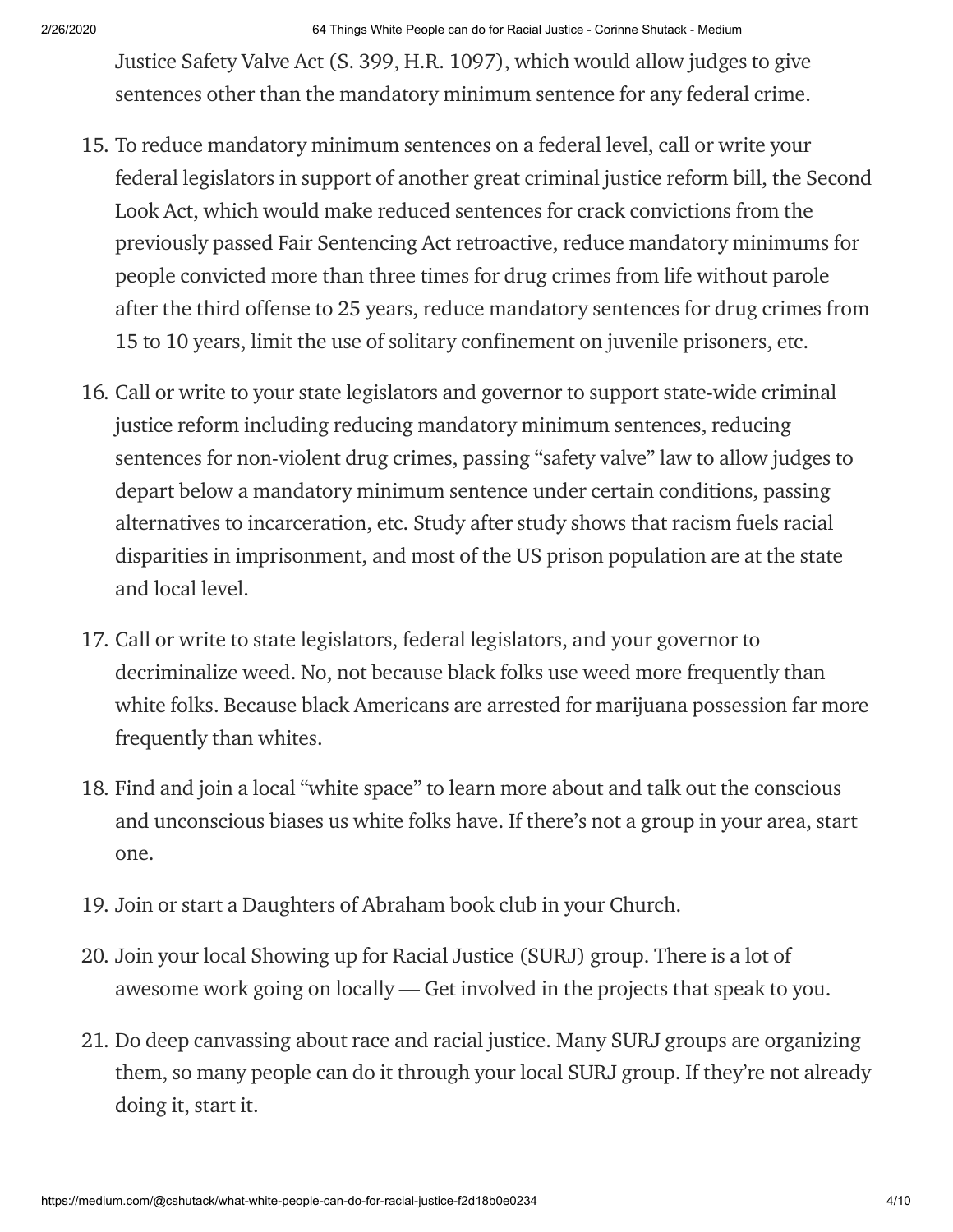- 22. Research your local prosecutors. Prosecutors have a lot of power to give fair sentences or Draconian ones. In the past election, a slew of fair-minded prosecutors were elected. We need more.
- 23. Call or write to state legislators, federal legislators, and your governor to end solitary [confinement](https://www.themarshallproject.org/2016/11/30/a-new-report-gives-the-most-detailed-breakdown-yet-of-how-isolation-is-used-in-u-s-prisons) in excess of 15 days. It is [considered](http://www.un.org/apps/news/story.asp?NewsID=40097#.WdEub8iGPIV) torture by the UN, and it is used more frequently on black and Hispanic prisoners. For more information on solitary, two good overviews can be found [here](http://www.evangelicalsforsocialaction.org/compassion-and-justice/solitary-confinement-torture-backyard/) and [here](https://www.afsc.org/resource/solitary-confinement-facts).
- 24. Watch 13th. Better yet, get a group of friends together and watch 13th.
- 25. Watch The House I Live In. Or get a group of friends together and watch it.
- 26. Read The New Jim Crow by Michelle Alexander. Better yet, get a group of friends together to read it like a book club would — read, then discuss.
- 27. Read Caught by Marie Gottschalk. Better yet, get a group of friends together to read it like a book club would — read, then discuss.
- 28. Read Between the World and Me by Ta-Nehisi Coates. Yep, get a group of friends together to read it like a book club would — read, then discuss.
- 29. Read Orange is the New Black. The information the author shares about the ease with which one can be charged with "conspiracy" to sell drugs, the damage done from long sentences that don't fit the crime due to mandatory minimum sentencing, the ever-present threat of solitary confinement at a Correction Officer's whim, and other specific harmful practices in the prison system are well done. Get a group of friends together to read it like a book club would — read, then discuss.
- 30. Read The Color of Law. Get your friends on board reading it, too.
- 31. Especially if you or a friend is an educator, read or share bell hooks' Teaching to Transgress.
- 32. Buy books, choose TV shows and movies, and opt for toys for your kids, nieces, nephews, etc that show people from different races, religions, countries and that teach real American history. A few ideas: the books, toys, and flashcards from #4.
- 33. [Decolonize](https://www.facebook.com/allyhennypage/posts/1423637697786536) your bookshelf.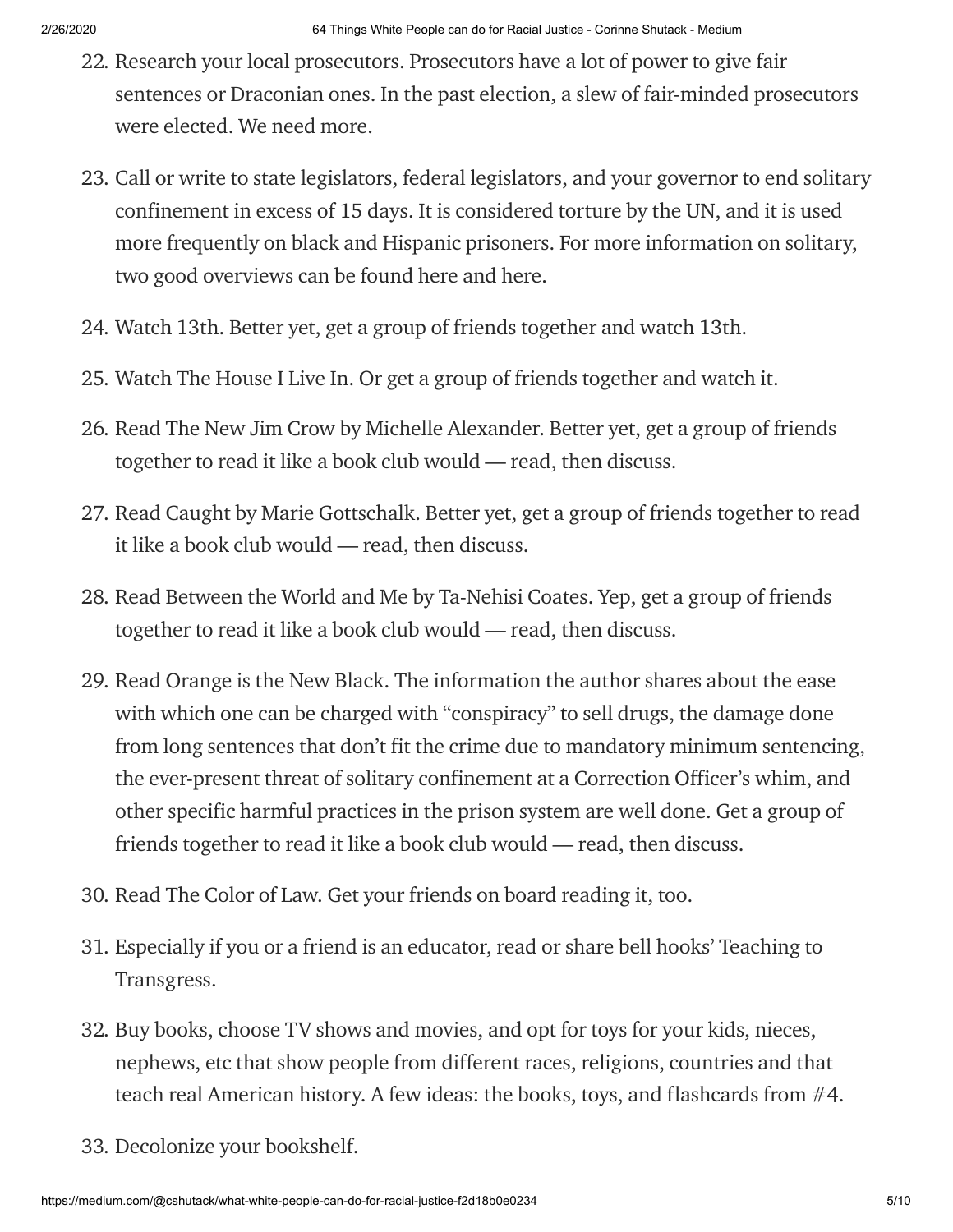- 34. Listen without ego and defensiveness to people of color. Truly listen. Don't scroll past articles written by people of color — Read them.
- 35. Don't be silent about that racist joke. Silence is support.
- 36. Follow @[OsopePatrisse](https://twitter.com/OsopePatrisse), @[opalayo,](https://twitter.com/opalayo) @[aliciagarza](https://twitter.com/aliciagarza), @[bellhooks,](https://twitter.com/bellhooks) @[Luvvie](https://twitter.com/Luvvie), @mharrisperry, @[VanJones68](https://twitter.com/VanJones68), @[ava](https://twitter.com/ava), @[thenewjimcrow,](https://twitter.com/thenewjimcrow) @[Lavernecox,](https://twitter.com/Lavernecox) @[deray](https://twitter.com/deray), @thedididelgado, @[TaNehisiCoats,](https://twitter.com/TaNehisiCoats) Ally Henny on Facebook, and Lace on Race on Facebook. Follow them with the intention of listening and learning only. Pay lesser known activists like @thedididelgado [here](https://www.paypal.com/paypalme2/omgitsdididelgado), Ally Henny [here,](https://www.facebook.com/allyhennypage/posts/1374653266018313) and Lace on Race [here](http://paypal.me/mennolacie) for their teaching, time, and work.
- 37. Find out how slavery, the Civil War, and the Jim Crow era are being taught in your local school. Is the school teaching about post-Civil War convict leasing, the parent to our current mass incarceration system? Talking about slavery alone, is your school showing images such as Gordon's [scourged](https://en.wikipedia.org/wiki/Gordon_(slave)#/media/File:Gordon,_scourged_back,_NPG,_1863.jpg) back, a [slave](http://www.historiansagainstslavery.org/main/2014/08/am-i-still-not-a-man-and-a-brother/) ship hold, and a slave nurse holding her young master? Are explorers, scientists, [politicians,](https://vallnessblog.files.wordpress.com/2014/03/slide09.jpg) etc who are POC discussed? Are male and female authors who are POC on the reading lists? Are Japanese internment camps being discussed? There are a lot of great resources out there with a little googling, like PBS's [resources](http://www.pbs.org/wnet/slavery/teachers/index.html) for teaching slavery, Teaching for Change, and The National Association for [Multicultural](http://www.teachingforchange.org/) Education.
- 38. Arrange for cultural exchanges and cultural ambassadors in your local school's classrooms. The [International](https://www.penn.museum/teachers-and-students/k-12-educators/international-classroom/overview) Classroom program at UPenn and People to People International are options. The Dept of [Education](https://www2.ed.gov/teachers/how/tech/international/guide_pg2.html) has a good list. Cultural exchanges via the interwebs are very valuable. Actual human interaction between people from different races, religions, and countries (ie: cultural ambassadors) and students in the physical classroom is ideal.
- 39. Seek out a diverse group of friends for your kids.
- 40. Seek out a diverse group of friends for you. Practice real friendship and intimacy by listening when POC talk about their experiences and their perspectives. They're speaking about their pain.
- 41. Watch these [videos](http://www.cnn.com/interactive/2017/02/us/first-time-i-realized-i-was-black/) to hear first hand accounts of what our black brothers and sisters live. Then read everyday people's experiences through the hashtag #realizediwasblack. Share with others.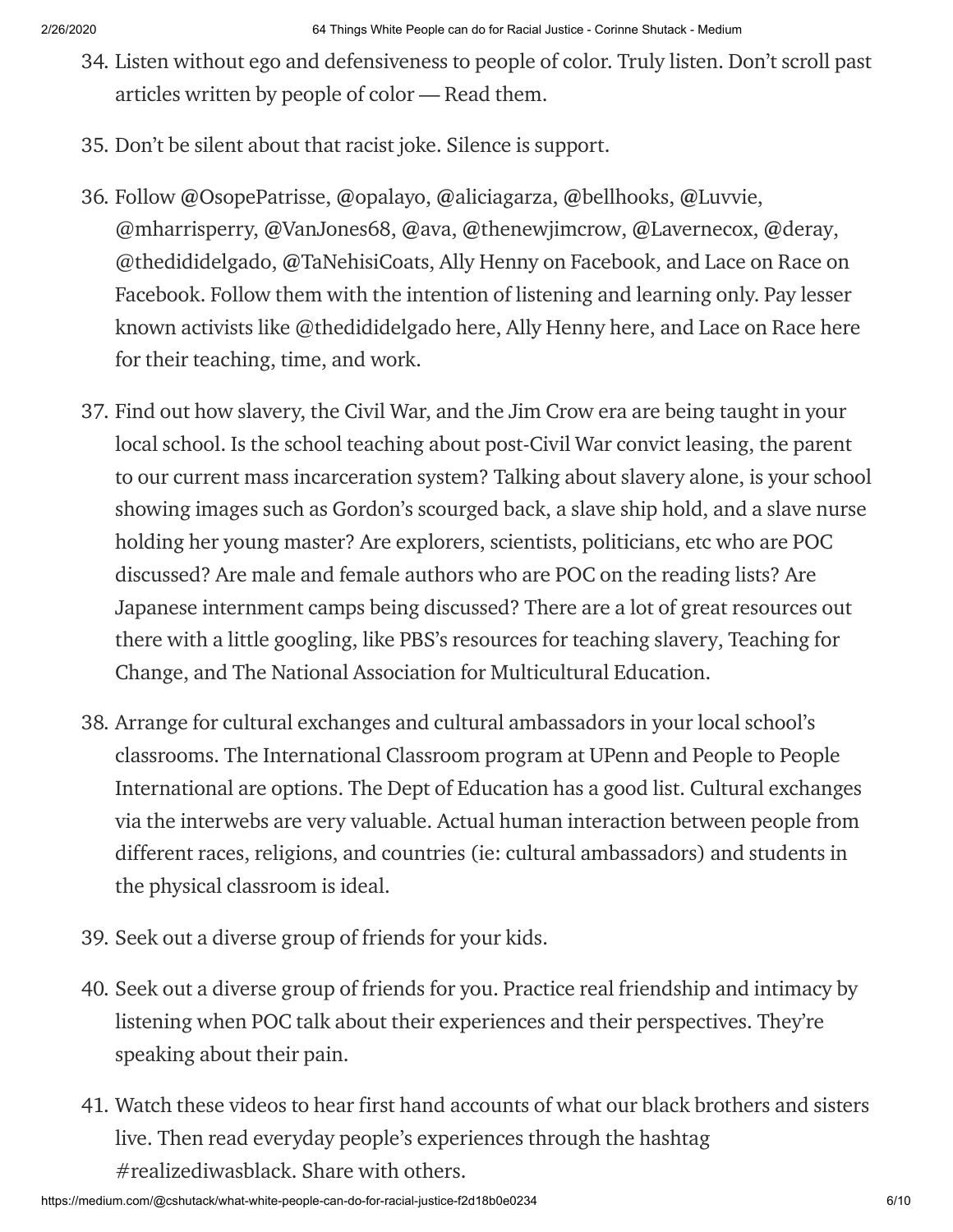- 42. Got close friends and/or family who are black? Contribute to their kids' college savings.
- 43. Call or write to your national legislators, state legislators, and governor in favor of affirmative action. Encourage friends to do the same.
- 44. Write to your [college/university](https://tcf.org/content/commentary/what-can-we-learn-from-states-that-ban-affirmative-action/) about implementing all or some of these diversity strategies that effectively promote racial, ethnic, and socioeconomic diversity on campus. Write to the public universities your tax payer dollars support about implementing these diversity strategies.
- 45. Recognize that in the same way saying "slavery is a necessary evil" (Thomas Jefferson's words) was acceptable by many in 1820, the same way saying "separate by equal" was acceptable by many in 1940, choosing to not condemn white [nationalism,](http://www.snopes.com/do-police-kill-more-whites-than-black-people/) the fact that black people are 2.7 times as likely to be killed by police than white people, the fact that unarmed black [Americans](https://www.washingtonpost.com/news/post-nation/wp/2016/07/11/arent-more-white-people-than-black-people-killed-by-police-yes-but-no/?utm_term=.be962756ff9c) are roughly five times as likely as unarmed white Americans to be shot and killed by a police officer, that the fact the black [imprisonment](http://www.politifact.com/punditfact/statements/2016/jul/13/van-jones/van-jones-claim-drug-use-imprisonment-rates-blacks/) rate for drug offenses is about 5.8 times higher than it is for whites, etc are acts of overt racism in 2019.
- 46. Write to the US Sentencing [Commission](https://www.ussc.gov/) [\(PubAffairs@ussc.gov\)](mailto:PubAffairs@ussc.gov) and ask them to: — reform the career offender guideline to lessen the length of sentences

— change the guidelines so that more people get probation

— change the criminal history guidelines so that a person's

criminal record counts against them less

— change guidelines to reduce mandatory minimum sentences for non-violent crimes

— conduct a study to review the impact of parental incarceration on minor children. With more data, the Commission could modify the Sentencing Guidelines and allow judges to take this factor into account when sentencing individuals for non-violent crimes.

— conduct a study to review whether the Bureau of Prisons is following the Commission's encouragement to file a motion for compassionate release whenever "extraordinary and compelling reasons" exist.

— consider amending the guidelines to reduce sentences for first offenders.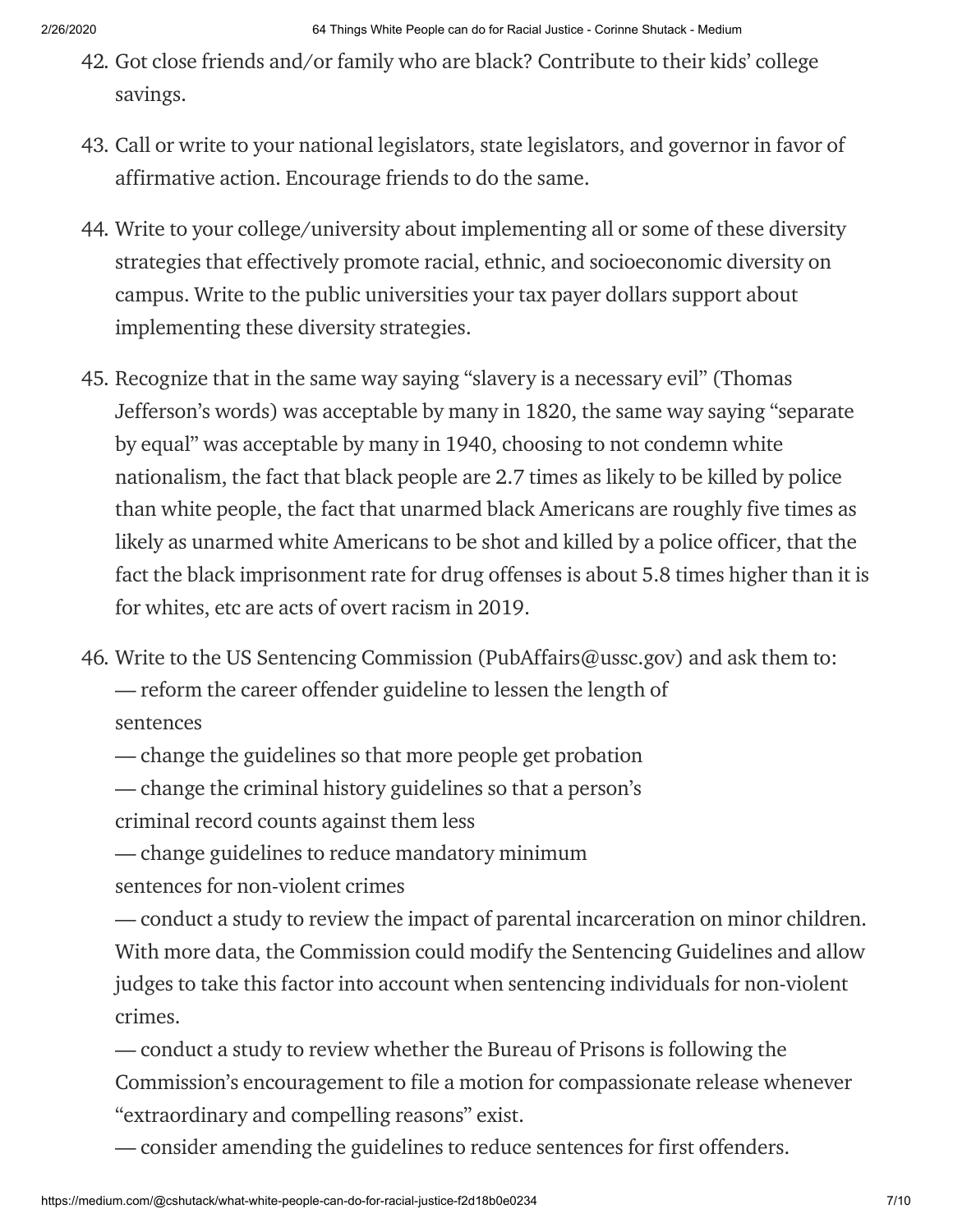- 47. Read Van Jones' short and to-the-point [article](http://www.huffingtonpost.com/van-jones/black-people-loot-food-wh_b_6614.html) about the racial biases of reporters. More examples are [here.](http://www.huffingtonpost.com/2014/08/14/media-black-victims_n_5673291.html) Check out this [article](https://www.cjr.org/criticism/opioid-crisis-photos.php?link) discussing how media coverage of the opioid epidemic — which largely affects suburban and rural whites — portrays it as an outside threat and focuses on treatment and recovery, while stories of heroin in the 1970s, crack-cocaine in the 1980s, and other drug problems that impact urban people of color today have focused on the drug user's morality. Keep an eye out for such biases, and use social media and direct communication to the media outlet to call them out when they occur.
- 48. Donate to groups that are working to put women of color into elected office, to get out the vote, and to restore voting rights to [disenfranchised](https://www.thecut.com/2017/12/black-women-turnout-roy-moore-doug-jones.html) voters.
- 49. Know our American history. Watch Roots, 12 Years a Slave, Mississippi Burning, and Selma, to name a few.
- 50. Check out black movies, TV, and other media that show POC as lead characters and in their full humanity. Queen Sugar, Insecure, Dear White People, The Carmichael Show, Blackish, Grownish, Atlanta, 2 Dope Queens, Black Panther, A Wrinkle in Time, Get Out, Girls Trip, Mudbound, How to Get Away with Murder, Scandal, The Cloverfield Paradox, Sorry to Bother You, Blindspotting, BlacKkKlansman, Little, If Beale Street Could Talk, and Queen ans Slim are a few. Share them with friends. In addition, if you can't watch the whole video, watch 13:12 to 15:17 of this [discussion](https://www.youtube.com/watch?v=U4TDyo2WiGo) about working in Hollywood when you're not white.
- 51. Know what indigenous land you're living on by looking that this [map](https://native-land.ca/) and research the groups that occupied that land before you did. Find out what local activism those groups are doing and give your money and time to those efforts.
- 52. When people say that Black Lives Matter is a violent/terrorist group, explain to them that there are fringe groups that are being [misrepresented](http://www.snopes.com/black-lives-matter-protesters-chant-for-dead-cops-now-in-baton-rouge/) as part of BLM. If conservatives don't want to be lumped in with the KKK, they can't lump violent protesters in with BLM.
- 53. When people ask, "Why aren't you talking about 'black-on-black crime'?" and other myths about BLM, let [Francesca](https://www.youtube.com/watch?v=jQ_0bqWKO-k) Ramsey help you with those talking points.
- 54. Stop shopping at Amazon and Whole Foods. They advertise on -that's to say fundwhite [supremacist](https://actions.sumofus.org/a/amazon-stop-investing-in-hate) media.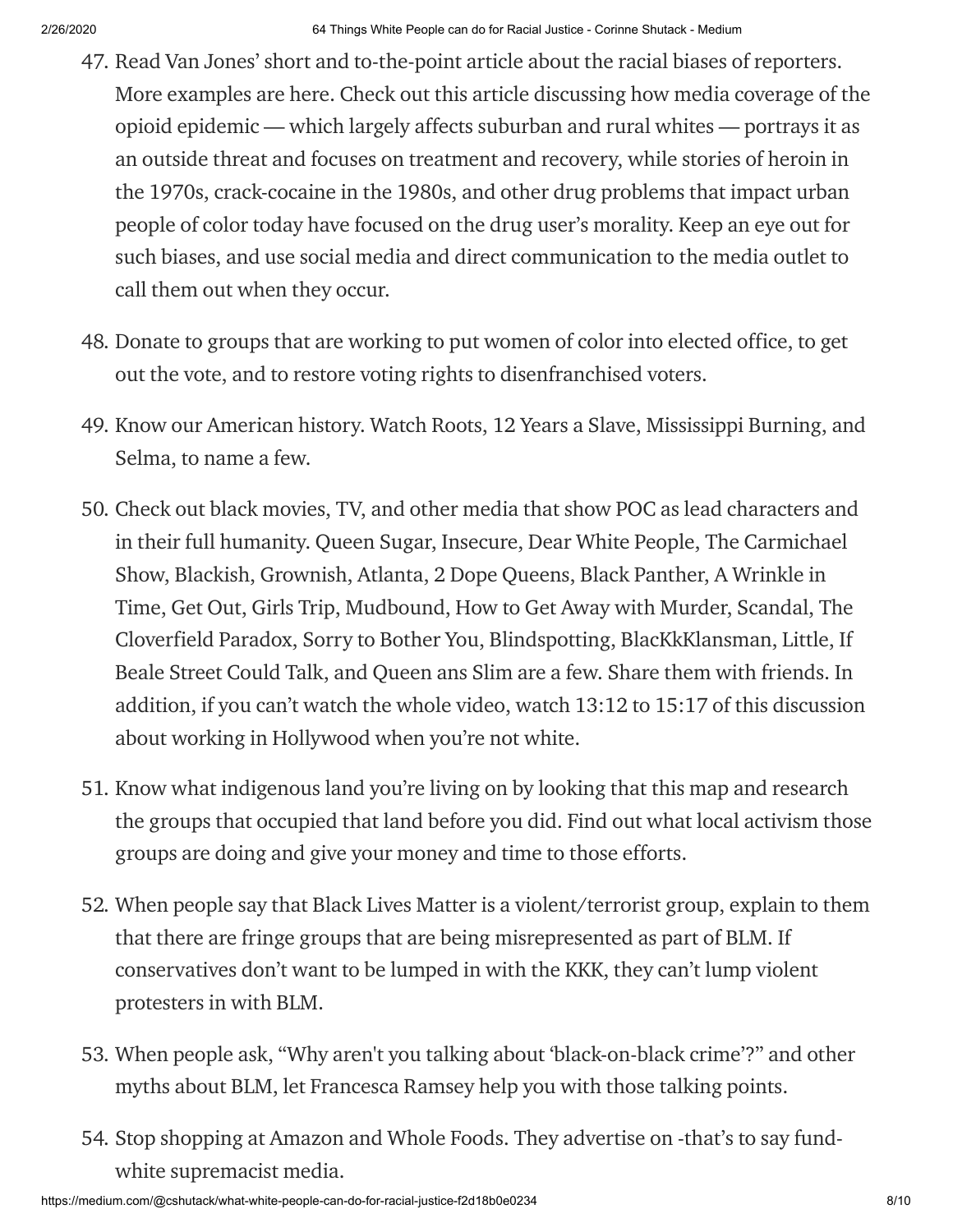- 55. Be honest about our history. One genocide, another genocide, then apartheid. It sucks, but it's true. We'll never be free from our history unless we're honest about it. Denial is our pathology, but the truth will set us free.
- 56. If you have a close relationship with a young person of color, make sure he/she knows how much you love them. Love and affirm that child.
- 57. Write to your city or town government representative to replace Columbus Day with Indigenous People's Day like [these](http://time.com/4968067/indigenous-peoples-day-columbus-day-cities/) cities did.
- 58. Donate to Standing Rock through the [Standing](https://standwithstandingrock.net/donate/) Rock Sioux Tribe.
- 59. Write to your city or town government representative to divest from banks that are financing the DAPL, private prisons, and detention centers. Seattle and Davis, CA already did, as well as Los [Angeles](http://www.latimes.com/local/lanow/la-me-ln-banking-ordinance-20171212-story.html), and there are [campaigns](http://www.npr.org/sections/thetwo-way/2017/02/08/514133514/two-cities-vote-to-pull-more-than-3-billion-from-wells-fargo-over-dakota-pipelin) going on in many cities to divest. Start here: [http://howtodivest.org/](https://www.thenation.com/article/these-cities-are-divesting-from-the-banks-that-support-the-dakota-access-pipeline/)
- 60. Personally divest your investments in private prisons and detention centers. Start [here.](https://www.realmoneymoves.org/) Many people are divesting from Wells Fargo for their substantial role in Standing Rock and from private prison companies Corrections [Corporation](https://www.sierraclub.org/lay-of-the-land/2017/08/divestment-movement-grows-wells-fargo-feels-heat) of America (CCA), GEO Group, CoreCivic, and G4S.
- 61. Get your city/town, company, place or worship, etc to divest from private prisons and detention centers. Since the start of a national prison [divestment](http://www.enlaceintl.org/prison-divestment) campaign, cities like [New](https://www.bloomberg.com/news/articles/2017-06-08/nyc-pension-funds-to-divest-private-prison-company-stocks-bonds) York and [Cincinnati,](http://www.fox19.com/story/36254744/cincinnati-pension-board-working-to-divest-25m-from-private-prison-industry) higher ed [institutions](http://finance.columbia.edu/content/trustee-action-prison-divestment-issue), [churches](http://www.umc.org/news-and-media/board-screens-out-private-prison-stocks), and [corporations](http://www.motherjones.com/crime-justice/2014/04/investment-corporations-divest-60-million-private-prison-cca-geo-group/) have divested.
- 62. Read this [article](https://www.washingtonpost.com/national/the-white-flight-of-derek-black/2016/10/15/ed5f906a-8f3b-11e6-a6a3-d50061aa9fae_story.html?utm_term=.07b71ab60cb2) about an overt white supremacist's son's journey to relinquish white supremacy and watch this [video](http://www.huffingtonpost.com/entry/black-man-daryl-davis-befriends-kkk-documentary-accidental-courtesy_us_585c250de4b0de3a08f495fc) about Daryl Davis, a black man who gets KKK members to disavow by befriending them. For those you know who are overtly racist (see #45), think about ways you can create exposure for them to people who don't look like them, share their religion, etc. Jane Elliott says, "People who are racist aren't stupid, they're ignorant. And the answer to ignorance is education." Frederick Douglass notes, "It is easier to build strong children than to repair broken men." It may be best to focus on children, adolescents, and young adults currently being raised by overtly racist parents. Maybe it's tutoring them so they could get on a college track, encouraging them to study abroad, or turning them on to colleges where not everyone looks like them and shares their religion, etc. Maybe it's